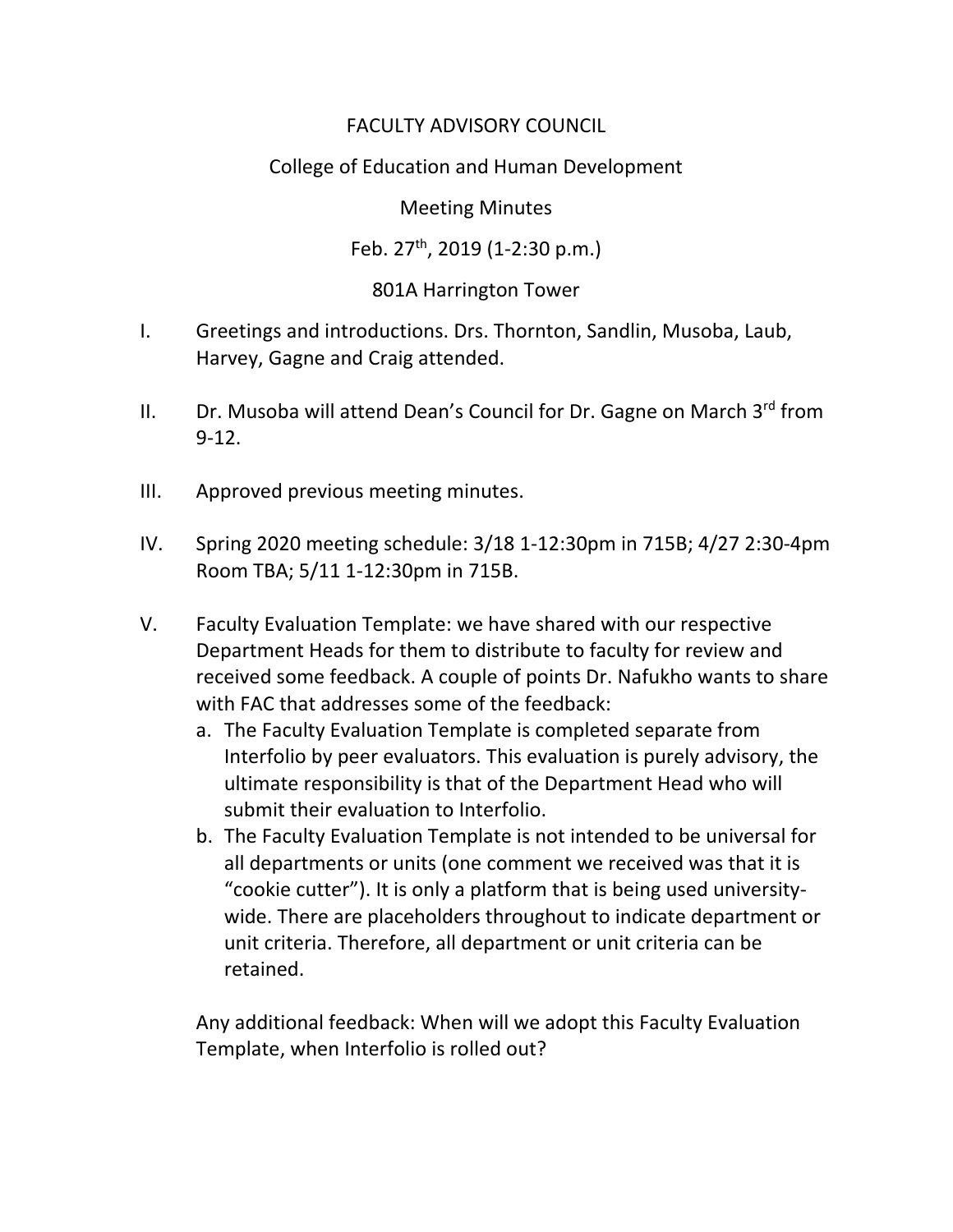- VI. Multiple Year Appointments for APT Faculty. We shared with Department Heads to distribute to faculty for review. Most recent feedback has been incorporated by Deans Alexander and Nafukho into the latest version of the document (see attachment). FAC members voted to approve this set of guidelines for final Dean's Council review on March 3<sup>rd</sup>.
- VII. Transcription services and qualitative software: The Dean's office is committed to supporting all faculty in their research endeavors and wants all of us to be successful. Therefore, any faculty who requires software and/or transcription services will be accommodated by IT and the college will pay for what they need. The computer labs in the college will also get some distribution of these software/services based on need. Lab loan-out for portable data analysis or transcription is a possibility. Note: these requests can't be made for graduate students. Graduate students must use the labs or their faculty mentor can use their own funds to purchase software/services for them.
- VIII. We are still waiting on the 1 University Professor and 1 SEC Teaching Excellence awards we have put forward.

ACES Fellows were granted on-campus interviews (2 from EAHR, 2 from EPSY and 2 from TLAC). One ESPY candidate withdrew because of a tenure-track job offer. One EAHR offer was accepted, one was declined. Two TLAC offers have been made, and one EPSY candidate just completed an interview. For ACES Fellows there are two hiring options: a. Assistant Professor on tenure track with ACES Fellow status.

- b. Visiting Assistant Professor with ACES Fellow status.
- IX. Tenure and Promotion update. All files are at the President's level and we should hear by the end of this week.
- X. Dean's Council Meeting: next meeting is on the first Tuesday in March.
- XI. Dr. Sandlin introduced us to the relatively new Modified Attendance policy offered by the Disability Resources office on campus: [https://disability.tamu.edu/modifiedattendance/.](https://disability.tamu.edu/modifiedattendance/) There are some